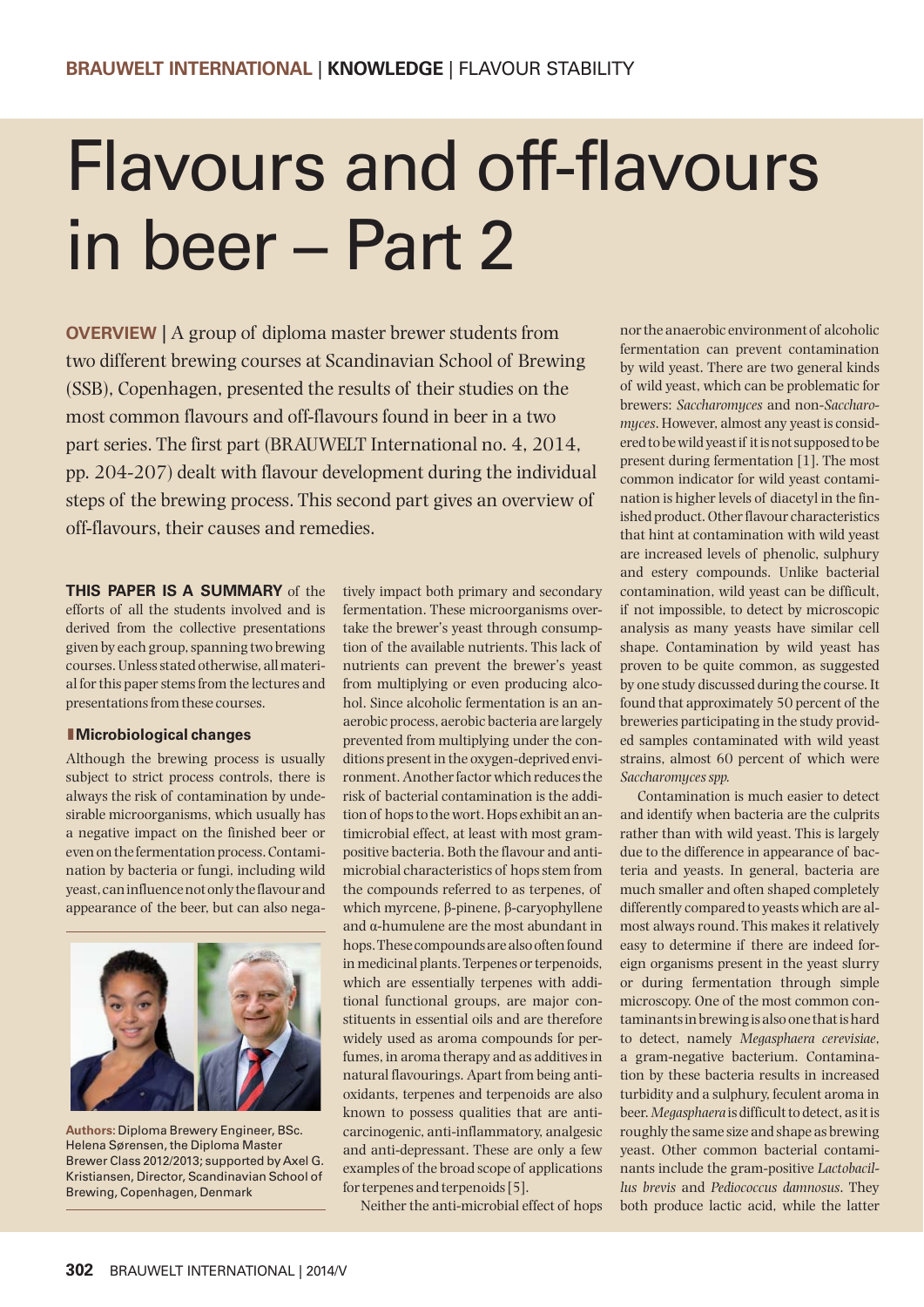

**Fig. 1 Esterification of fatty acids [1]**

also increases the viscosity and produces diacetyl. Another common gram-negative bacterial contaminant is *Pectinatus cerevisiiphilus*, which produces acetic acid as well as the same sulphury/feculent aromas as *Mega sphaera*.

Brewing yeast is adapted to life in an alcoholic environment, and most wild yeast strains are maintained at a minimum level purely due to the increasing alcohol content of the fermenting brew. It is best to limit the "recycling" of yeast or the number of yeast generations, in order to further reduce the risk of contamination, i.e. the possibility that the growth of wild yeast will surpass that of the brewing yeast. However, because brewing yeast is highly optimised for beer as a growth medium, it possesses an advantage over competing most wild strains, thus lessening the risk of contamination from the outset.

#### **Primary contamination**

Throughout the process, from the fermentation vessel to the packaged product, there are two principal categories of contamination: primary and secondary. Primary contamination occurs between wort cooling and the BBTs and includes the wort, the pitching yeast (from yeast storage tanks, propagation vessels, etc.), fermentation vessels, maturation tanks, filtration line, the BBTs and all of the relevant piping. For beer filtration, it is imperative that both the  $CO<sub>2</sub>$ and the de-aerated water used for purging the filter are sterile. Processing aids, such as kieselguhr and filter sheets, are ideal hiding places for bacteria, wild yeast and moulds and should therefore be thoroughly cleaned and inspected regularly. To prevent contamination from water, treatment by means of a UV filter effectively destroys any bacteria that may be present there. The UV light alters the bacteria to such an extent that they cannot survive. Prior to beer filtration, 85 °C water should be circulated through the filter for at least 30 minutes, in order to disinfect the filter, possibly even circulating the water through the CIP plant or dedicated heater to maintain the temperature. Recovered CO<sub>2</sub> should also undergo sterile filtration to avoid any potential transfer of bacteria. When it comes to pipes, blind spots caused by sharp bends in the pipes should be avoided as such areas are highly prone to contamination, especially by bacteria. Bacterial biofilms are always a concern as they are difficult to eliminate, which can result in a continual re-contamination of the affected areas. Biofilm removal often requires vigorous mechanical cleaning or harsh chemicals, such as chlorinated caustic, applied at regular intervals, e.g. once every two months, in order to effectively remove any build-up of biofilm.

Primary contamination should be the chief concern of any brewery, as contamination in either of these areas could lead to an entire batch having to be discarded.

#### **Secondary Contamination**

Secondary contamination is associated with the processes from the BBTs to the packaged product. In these cases, 35 percent of the contamination stems from the sealer, 25 percent from the filler, while the remaining 30 percent is divided equally between failure by the 'empty/full bottle inspector' (EBI/FBI), bottle washer (through contaminated water dripping into cleaned bottles) and from the area around the filler and sealer [1]. Unless there is a systematic process error, secondary contamination could be considered less critical as there is less beer waste, and especially if a tunnel pasteurizer is utilised in the final step of production. If a flash pasteurizer is used, secondary contamination may cause damage to the brewery's reputation. However, if there is a systematic process error involved, the entire batch of packaged product may need to be recalled, which would represent considerable cost to the brewery since the product may already be in the consumers' hands.

To avoid secondary contamination, disinfection of all equipment such as conveyors, fillers, sealers, crowners, crown corks, floors under machines etc., is of great importance. Care should also be taken to avoid contamination of any liquids, such as conveyor lubricants and recycled detergents, as these also represent possible sources of contamination. If recycled bottles are used, it would be more pertinent to use a doubleend bottle washer as opposed to single-end. This would avoid possible re-contamination of clean bottles by dirty bottles and also provides more efficient cleaning. Using sterile water for the final rinse also reduces the risk of re-contamination and could even be employed if the finished product and bottles are sent through a tunnel pasteurizer. As the clean bottles make their way towards the filler, the conveyors on which they travel should be covered to prevent any debris from falling into the bottles, regardless of whether there are bottle inspectors along the conveyor system. As the filler and sealers are responsible for 60 percent of secondary contamination, it is important to factor in frequent foam cleaning of the filler and filler tubes, monitoring crown capping and can seaming on a regular basis (each batch) and even creating a slight positive pressure on the space where the filler/sealer is locat-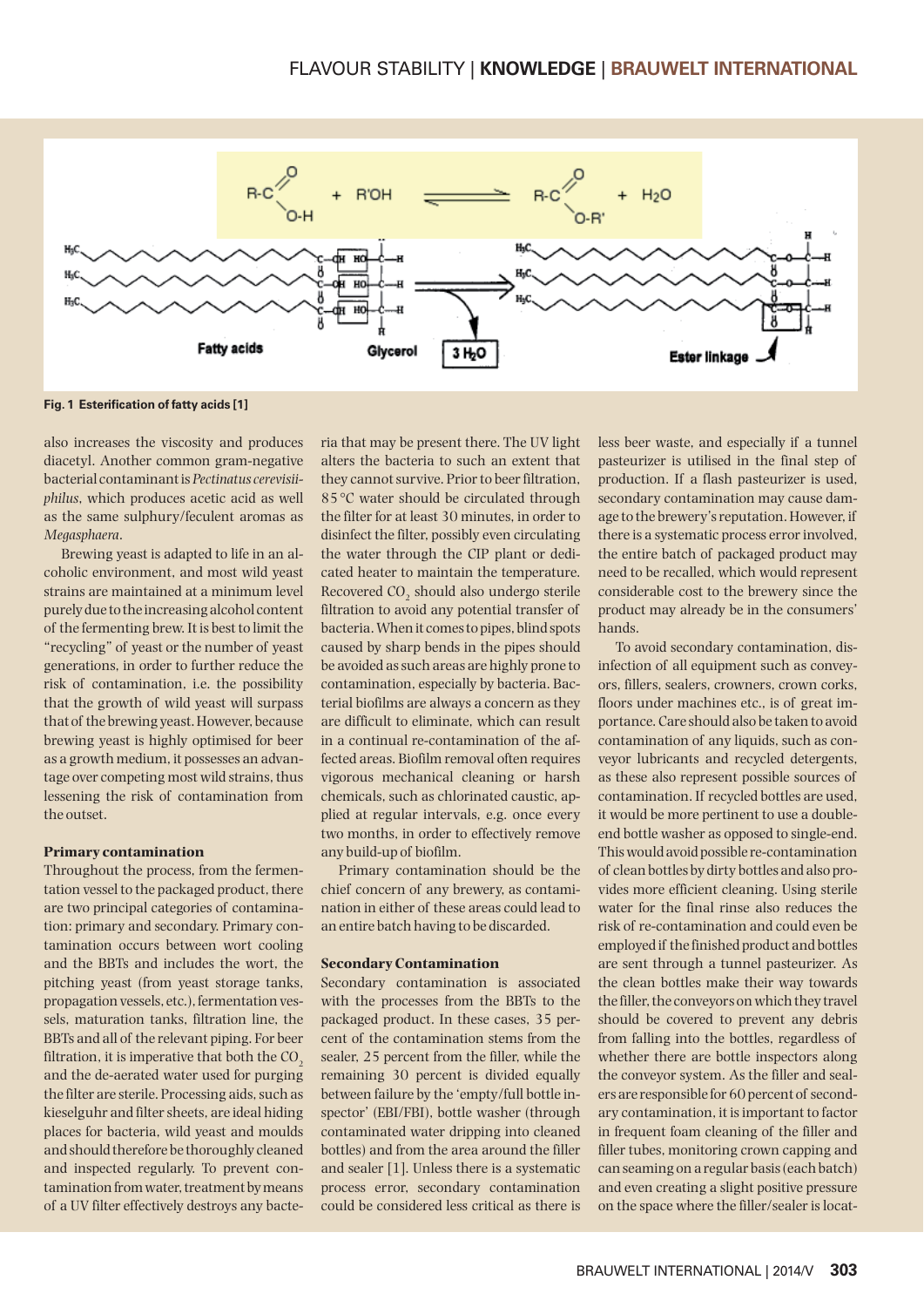## OVERVIEW OF FLAVOURS, THEIR CAUSES AND REMEDIES

| <b>Meilgaard</b><br>Flavour no. | <b>Flavour term</b>                                 | <b>Associated fault</b>                                                                                             | <b>Suggested remedy</b>                                                                                                                                                                                      |
|---------------------------------|-----------------------------------------------------|---------------------------------------------------------------------------------------------------------------------|--------------------------------------------------------------------------------------------------------------------------------------------------------------------------------------------------------------|
| 0111                            | Spicy                                               | <b>Formed during beer maturation</b>                                                                                | Hygiene                                                                                                                                                                                                      |
| 0121                            | <b>Plastic</b>                                      | Wild yeast during fermentation or<br>infected CO <sub>2</sub> supplies                                              | Hygiene, clean CO <sub>2</sub> supply                                                                                                                                                                        |
| 0130 group                      | 2-phenylethyl acetate<br>(roses, honey)             | Produced by yeast during fermentation                                                                               | To decrease: decrease wort gravity, increase aeration,<br>decrease the fermentation temperature                                                                                                              |
| 0130 group                      | <b>Ethyl butyrate</b><br>(tropical fruits)          | Produced by yeast during fermentation,<br>yeast strain-dependent. Can also<br>originate from poor brewhouse hygiene | To decrease: Select other yeast strain, lower the fermentation<br>temperature. To increase: Select other yeast strain, lower<br>the level of saturated fatty acids, increase the fermentation<br>temperature |
| 0130 group                      | Ethyl octanoate<br>(fruity, sweet, waxy)            | Produced by yeast during fermentation                                                                               | To decrease: decrease wort gravity, increase aeration,<br>decrease temperature                                                                                                                               |
| 0131                            | Isoamyl acetate                                     | High primary fermentation temperature                                                                               | To decrease: Select other yeast strain, decrease the<br>fermentation temperature                                                                                                                             |
| 0132                            | Ethyl hexanoate (red<br>apples, anise seed)         | Produced by yeast during primary and<br>secondary fermentation, high content<br>of fatty acids, strain-dependant    | To decrease: Select other yeast strain, decrease the wort<br>gravity, increase aeration, decrease the fermentation<br>temperature                                                                            |
| 0133                            | <b>Ethyl acetate</b><br>(nail polish remover)       | Yeast stress during high gravity<br>fermentation, contamination of wild<br>yeast.                                   | Select other yeast strain, decrease wort gravity, increase<br>wort aeration, lower the fermentation temperature, agitation/<br>mixing during fermentation, increase pressure during<br>fermentation          |
| 0150                            | Acetaldehyde<br>(green bruised apples)              | Precursor from malt, precursor to<br>alcohol, oxidation of alcohol during<br>fermentation, stuck fermentation       | Long maturation, re-pitching of fresh yeast for stuck<br>fermentation to increase attenuation                                                                                                                |
| 160                             | <b>Flowery rose</b>                                 | Strecker degradation by thermal stress                                                                              | Lower thermal stress from: wort boiling (more efficient cooling<br>in the whirlpool and shorter boiling times), pasteurisation and<br>storage conditions                                                     |
| 0230                            | Grassy                                              | Poor quality malt, poor storage of malt,<br>too fine milling                                                        | Ensure optimal storage conditions, less fine milling                                                                                                                                                         |
| 0310                            | Grainy                                              | Too fine grist, raw barley, high sparging<br>temperature                                                            | Less fine milling, lower the sparging temperature, avoid<br>oversparging                                                                                                                                     |
| 0330                            | Worty                                               | Low RDF, stuck fermentation                                                                                         | Re-pitch with viable yeast                                                                                                                                                                                   |
| 0423                            | Smoky                                               | Originates from raw materials, occa-<br>sionally infection during fermentation                                      | Avoid excessive use of dark, smoked malts. Hygiene during<br>fermentation                                                                                                                                    |
| 0500 group                      | <b>Bromophenol</b>                                  | External contamination of packaging<br>materials                                                                    | Check recycled cardboard for packaging in contact with beer                                                                                                                                                  |
| 0500 group                      | Chloroanisole                                       | <b>External source</b>                                                                                              | Can originate from malt, kieselguhr or moulds                                                                                                                                                                |
| No number                       | Indol                                               | Infection of water, wort or syrup,<br>sometimes associated with DMS                                                 | Hygiene, particularly the wort chiller and sugar tanks                                                                                                                                                       |
| No number                       | <b>Fusel alcohol (warming</b><br>sensation, floral) | By-product of amino acid degradation,<br>high levels of zinc                                                        | To decrease: increase pitching rate, lower the fermentation<br>temperature, avoid oxygen after pitching, decrease zinc<br>addition                                                                           |
| 0500                            | <b>Phenolic</b><br>(4VG, cloves, spicy)             | Contamination by some Saccharomyces<br>and Brettanomyces, roasted/smoked<br>malt, wheat                             | Hygiene and pasteurisation. Avoid mashing in at a low<br>temperature, ensure sufficient wort evaporation                                                                                                     |
| 0504                            | <b>Chlorophenol (medici-</b><br>nal, antiseptic)    | Contamination of brewing liquor or<br>packaging materials                                                           | Monitor chlorine levels in final rinsing water. Can also<br>originate from moist packaging materials                                                                                                         |
| 0600                            | <b>Butyric</b><br>(baby vomit, rancid)              | Contamination with lactic acid bacteria<br>or Pediococcus                                                           | Locate the source of contamination and improve hygiene and<br>process control; can origin from malt, wort and syrups                                                                                         |
| No number                       | Caprylic (goat, waxy,<br>fatty acid, rancid)        | Yeast autolysis                                                                                                     | Improve yeast health or use fewer generations of yeast,<br>remove yeast immediately and review the cause                                                                                                     |
| 0613                            | Iso-valeric (old cheese/<br>sweaty feet)            | Oxidised/old hops or certain strictly<br>anaerobic bacteria (Pectinatus)                                            | Store hops in cold, dry, cool environment and use opened<br>packages quickly. Packaging hygiene for anaerobic bacteria                                                                                       |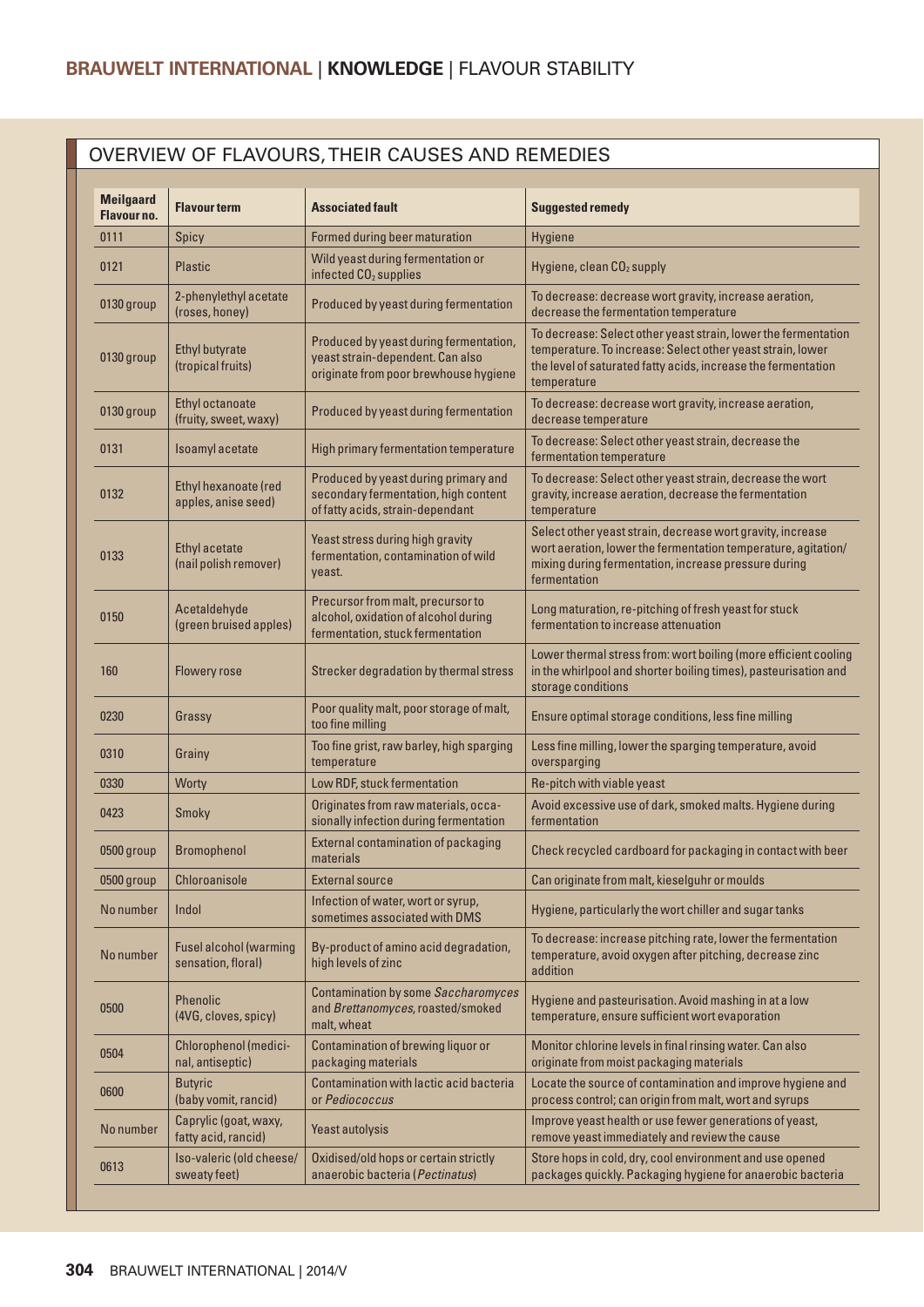## OVERVIEW OF FLAVOURS, THEIR CAUSES AND REMEDIES

| <b>Meilgaard</b><br>Flavour no. | <b>Flavour term</b>                       | <b>Associated fault</b>                                                                                                              | <b>Suggested remedy</b>                                                                                                                                           |
|---------------------------------|-------------------------------------------|--------------------------------------------------------------------------------------------------------------------------------------|-------------------------------------------------------------------------------------------------------------------------------------------------------------------|
| 0620                            | Diacetyl (butterscotch,<br>rancid butter) | Cooling fermenter before reaching at-<br>tenuation or later contamination<br>by bacteria                                             | Review fermentation temperatures, improve yeast viability<br>and growth, determine if caused by bacterial contamination<br>and locate the source                  |
| No number                       | Lactic acid (sour)                        | Contamination by lactic acid bacteria                                                                                                | Locate source of contamination and improve hygiene                                                                                                                |
| No number                       | Mousy                                     | Brettanomyces wild yeast infection                                                                                                   | Hygiene, pasteurisation                                                                                                                                           |
| 0700                            | $H2S$ (rotten eggs)                       | Contamination by wild yeast or bacteria,<br>high sulphate in wort                                                                    | Locate source of contamination and improve hygiene, deter-<br>mine source of sulphate                                                                             |
| 0710                            | $SO2$ (Burnt matches)                     | High levels of nitrogen during fermenta-<br>tion, low nutrients (sugars), low lipids                                                 | Review level of fermentable sugars at the start of fermentation                                                                                                   |
| 0722                            | Mercaptan                                 | Contamination by bacteria,<br><b>UV-radiation</b>                                                                                    | Locate source of contamination and improve hygiene, use UV-<br>resistant packaging                                                                                |
| 0724                            | Light-struck (skunky)                     | UV-radiation from sunlight or<br>UV-lamps (supermarkets)                                                                             | Use isomerised hop extracts, use UV-resistant, enclosed car-<br>tons for packaging or brown glass bottles                                                         |
| 0725                            | Autolysed (meaty)                         | Autolysed yeast in contact with beer                                                                                                 | Remove and crop yeast when fermentation is finished                                                                                                               |
| 0729                            | Onion                                     | Autolysed yeast                                                                                                                      | Crop yeast when attenuation is reached                                                                                                                            |
| 0730                            | DMS sweet corn,<br>cooked vegetables      | Malt quality, too low boiling intensity,<br>infection in fermentation                                                                | Use malt with less DMS-precursor, increase boiling time for<br>efficient evaporation, avoid condensation in kettle exhaust<br>chimney                             |
| 0733                            | DMSO (garlic)                             | Malt quality, boiling intensity                                                                                                      | Change malt, increase boiling time for greater evaporation                                                                                                        |
| 0810                            | Catty                                     | Oxidation of final product                                                                                                           | Monitor dissolved oxygen and adjust filling/packaging pro-<br>cess accordingly                                                                                    |
| 0820                            | T-2-N (papery)                            | Oxidised, stale                                                                                                                      | Avoid oxygen when filtering, packaging and in pipes and stor-<br>age tanks                                                                                        |
| 0828                            | Strecker aldehydes<br>(bready)            | Kilning, mashing, wort boiling and<br>fermentation                                                                                   | Avoid oxygen in beer processing, packaging and in pipes and<br>storage tanks                                                                                      |
| 0830                            | Leathery                                  | Oxidised, formed from reactions of<br>precursors during beer storage                                                                 | Avoid oxygen when filtering, packaging and in pipes and stor-<br>age tanks                                                                                        |
| 0840                            | Mouldy                                    | Contamination of raw materials by<br>fungus or bacteria, damp cellars                                                                | Dry the cellars, hygiene                                                                                                                                          |
| 0841                            | Earthy                                    | Microorganisms from water or damp<br>cellars                                                                                         | Check cellar walls, hygiene                                                                                                                                       |
| 0842                            | Musty (cellar-like, old)                  | Improperly stored barley/malt                                                                                                        | Ensure optimal conditions in storage facilities                                                                                                                   |
| 0910                            | Acetic aid (vinegar)                      | Contamination of acetic acid bacteria<br>or acetic acid producing wild yeast                                                         | Locate the source of contamination and improve hygiene and<br>process control                                                                                     |
| 0920                            | Sour (citric acid, lemon)                 | Contamination by lactic acid bacteria<br>or Pediococcus                                                                              | Locate source of contamination and improve hygiene                                                                                                                |
| 1003                            | Vanilla                                   | Degradation of some phenolic com-<br>pounds, degradation of barley cell wall,<br>aging, contamination by wild yeast                  | Locate source of wild yeast contamination and improve hy-<br>giene                                                                                                |
| 1100                            | <b>Salty</b>                              | Origins from malt or brewing water                                                                                                   | <b>Reduce NaCl additions</b>                                                                                                                                      |
| 1310                            | Alkaline (detergent)                      | Contamination with caustic cleaning<br>detergents                                                                                    | Locate the source and review cleaning processes                                                                                                                   |
| 1330                            | <b>Metallic</b><br>(iron, blood, copper)  | Contamination of metals in brewing<br>liquor, from equipment or from lower<br>grade kieselguhr                                       | Locate the source of contamination, use iron-free kieselguhr                                                                                                      |
| 1340                            | Astringent                                | Too fine milling, too high sparging<br>temperature, too high pH of water and<br>excessive sparging. Polyphenols from<br>malt or hops | Higher cut-off gravity, lower the sparge water temperature<br>(maximum 80 °C), lower water pH to avoid tannin extraction.<br>Check malt and hops from polyphenols |
| 1410                            | Body (thick, sweet)                       | Low RDF, stuck fermentation, high OE                                                                                                 | Re-design beer style, lower OE, higher RDF                                                                                                                        |
| 1411                            | Body (watery)                             | Thin body, bland flavour                                                                                                             | Dilution rate too high for high gravity beer                                                                                                                      |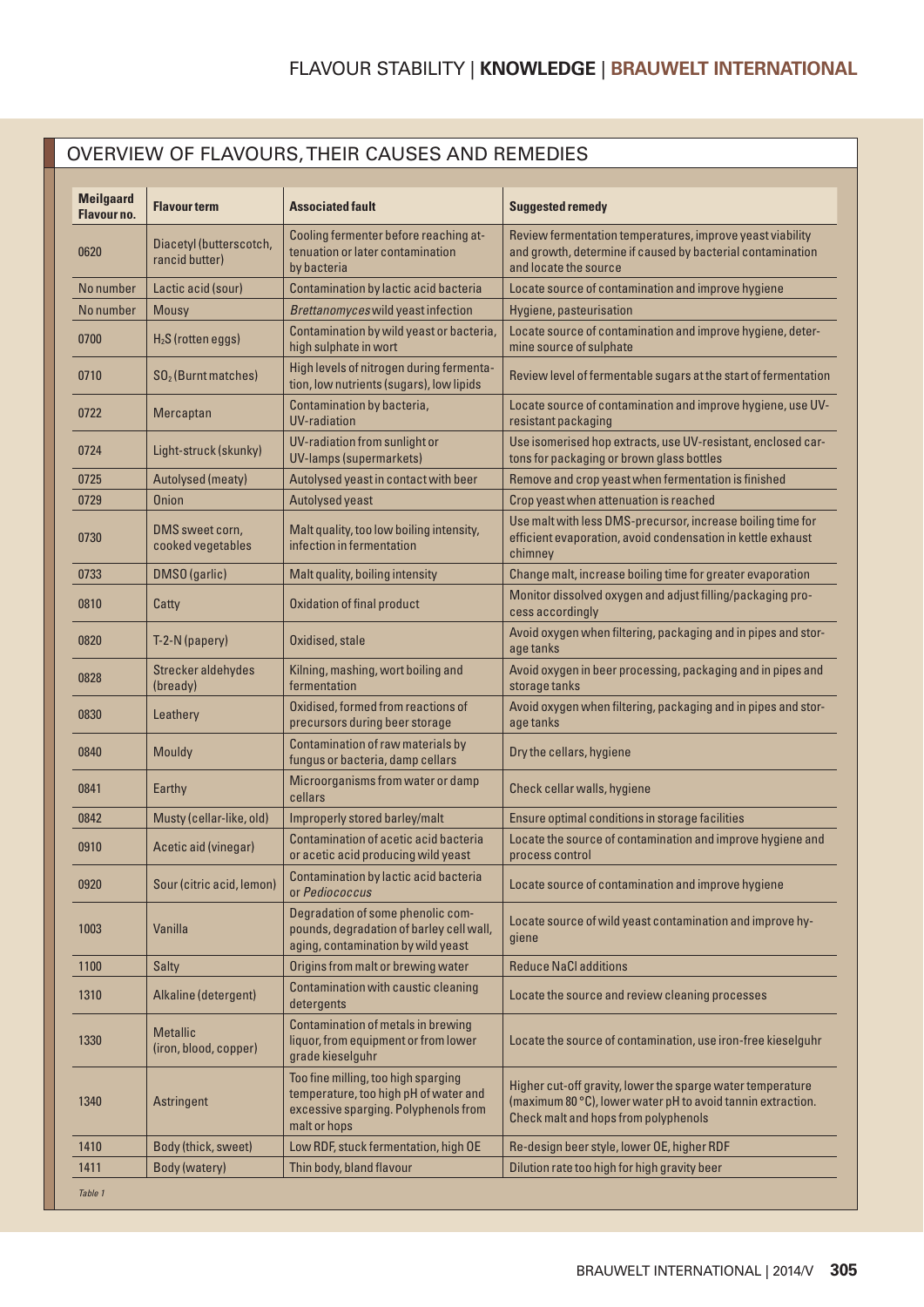ed, in order to prevent contaminants in the surrounding air from entering the packaging area.

# **Flavour attributes produced<br>
during fermentation during fermentation**

The main flavour attributes produced during fermentation are due to the esterification of fatty acids with alcohol, i.e. alcolysis of acyl coenzyme A, which is part of yeast metabolism.

During this reaction, which is illustrated in figure 1, the fatty acid combines with the alcohol molecules, forming ester linkages. Some of the most common esters found in beer are isoamyl acetate (banana/pear drops), ethyl hexanoate (red apples, anise seed), ethyl butyrate (tropical fruits like mango and pineapple) and ethyl acetate (nail varnish). The level of various esters depends heavily on the yeast strain used and the fermentation temperature. A 'rule of thumb' dictates that the quantity of all esters produced increases with fermentation temperature, which is especially true for isoamyl acetate. In recent years, following the increase in high gravity brewing, it has also become evident that this has a profound effect on the quantity of the esters produced, due to the added stress factor for the yeast. Other stress factors include insufficient aeration of the wort and low natural mixing of the yeast during fermentation, which also increases the levels of esters produced. During maturation or secondary fermentation, many of the esters and general flavour compounds produced during primary fermentation are broken down, while new flavour compounds are produced. One of the compounds reduced during maturation is diacetyl. This compound imparts a sweet, butterscotch-like flavour, although some would describe it as rancid butter, which is most definitely an off-flavour in lager beers. During the first few days of primary fermentation, the level of diacetyl in the fermenting wort increases dramatically, reaching a peak concentration between 48 and 72 hours into fermentation (at least this is the author's own observation while investigating the fermentation profiles from two large breweries). After the peak has been reached, the yeast slowly re-absorbs the diacetyl, converting it to the intermediate product acetoin and ultimately to 2,3-butanediol [1]. Other flavours produced during maturation are fusel alcohols, some of

which often have a rose-like, floral character, often described as an "aged" flavour.

#### **lOxidation**

One of the biggest culprits when it comes to producing unwanted flavours in beer is oxygen. High levels of dissolved oxygen in finished beer facilitate the development of many staling compounds, which were present in the beer in their often non-compromising precursor forms.

During fermentation, the yeast is initially provided an aerobic environment and uses up dissolved oxygen during the initial growth phase. It is the subsequent process of transferring beer from the tanks through a series of hoses, connections and valves through to packaging that is responsible for oxygen picked up and dissolved in the finished beer.

During filling, oxygen can come from air trapped inside the bottle, cans or filler tubes. However, through employing inert gases, such as carbon dioxide or nitrogen, for flushing the filler bowl and filler valves before filling, the potential for  $O<sub>s</sub>$  uptake is reduced drastically. When capping bottles or seaming cans, it is also of the utmost importance that oxygen is eliminated by flushing the entire seaming/crowning compartments with inert gas, which is a slightly risky approach due to the potential for leakage into the immediate surroundings where people are working. During bottling, the preferred method for minimizing oxygen uptake is 'jetting', in which a brief stream of sterile water is squirted directly into the filled bottle, causing the contents to foam up, effectively pushing any oxygen in the headspace out of the bottle just before it is sealed. The crown cap itself also poses a risk because oxygen may still enter through the closure.

To monitor oxygen levels in the various fermentation and storage tanks, in-line oxygen meters should be installed to continuously register the quantity of dissolved oxygen, in order to give an immediate indication of any potentially problematic situations. To avoid oxygen in piping systems, oxygen-free water can be pumped through the system, effectively absorbing any oxygen that may be present. If kieselguhr filtration is used, the kieselguhr should be de-aerated prior to filtration, e.g. by pumping inert gas such as carbon dioxide or nitrogen through it. Sufficiently high liquid pressure upstream from the filter pump will also prevent any oxygen

from dissolving in the product. A general 'rule of thumb' states that dissolved oxygen, DO, should be kept below 0.2 ppm to avoid premature staling of the finished product.

#### **Strecker aldehyde oxidation**

Of the Strecker aldehydes found in finished beer, 85 percent are derived from the wort production process, and the final 15 percent are caused by Strecker degradation of the remaining Strecker amino acids (valine, leucine, iso-leucine, methionine and phenylalanine) in the packaged product [1].

The perception of Strecker aldehydes varies with both the beer style and the specific Strecker aldehyde. Phenylalanine, the most abundant of Strecker amino acids in finished beer, is converted to phenyl acetaldehyde, which gives a flowery, rose-like character to beer. This is usually considered to be an aged flavour and therefore not positive. By comparison, the Strecker aldehyde 3-methyl butanal lends a malty, chocolatelike flavour and is usually considered positive. Despite some positive flavours, Strecker aldehydes are usually related to staling, and generally form the background for other staling compounds, such as trans-2-nonenal. Strecker degradation increases with oxygen uptake and thermal stress, i.e. pasteurization, boiling and excessively high holding temperatures in the whirlpool.

In any effort to avoid thermal stress in the finished product, a flash pasteurizer could be used instead of a tunnel pasteurizer, because flash pasteurization requires shorter holding times. However, with flash pasteurization there is the added risk of contamination at the filling line. To completely avoid thermal stress, it would also be possible to sterile filter the beer, although the method is far more time consuming and is associated with the same risk of contamination at the filling line as flash pasteurization. Storage of the finished beer is also an important factor with regard to staling, as beer stored at 30 °C will stale 25 times faster than beer stored at  $0^{\circ}$ C.

#### **T-2-N-type oxidation**

The aldehyde trans-2-nonenal, or T-2-N, which is responsible for the cardboard-like staling flavour, originates from the malt itself, through lipid oxidation of linoleic and linolenic acid. During wort production, the unsaturated aldehyde binds to malt proteins and is then carried through the brewing process in the bound form, only to be re